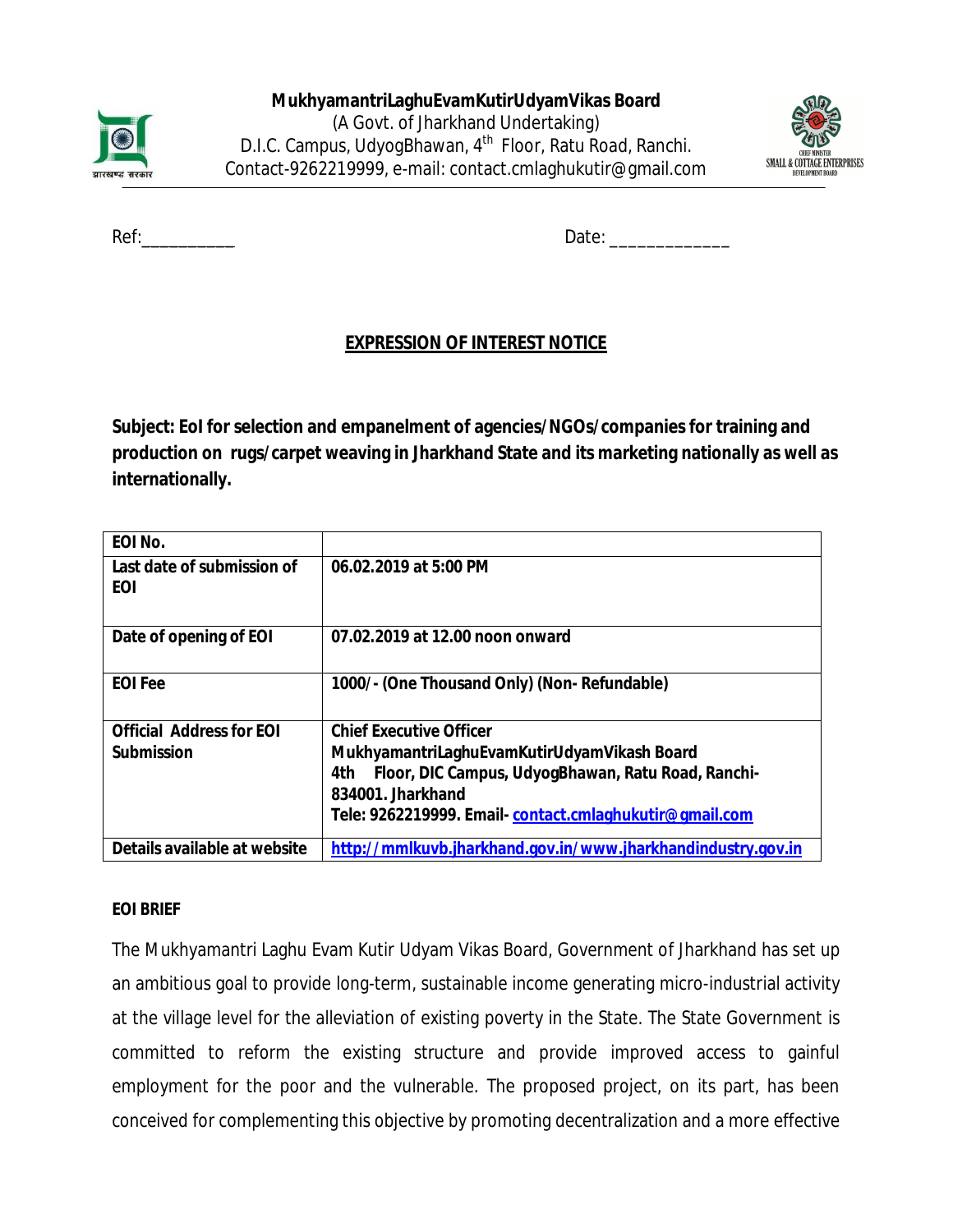demand based approach for poverty alleviation. The project will be based on the needs and demands of the local community.

The core of the model is to build strong grass-root institutions of the poor e.g. SHGs, Village Clusters and higher level Producer Organizations such as Producers Company and Cooperatives. Resources will be made available for empowering the poor. Similarly investments will be made in increasing skill and capacity of the rural groups and other stakeholders. It would also establish a structured mechanism to create employment opportunities for the disadvantaged rural people living in rural areas.

### **Training Details:**

Training programme consists of 90 days of training with a capacity of 20 beneficiaries in each group. The place of training will be in any district of the state as per requirement. The number of training will be as per requirement.

**Components** : Space Rent, Remuneration for Master Trainer, Remuneration of Assistant/Technical Expert, Raw material, Wages Compensation (Stipend) for trainees, Refreshments/Fooding(per Day /Trainee), Tools & equipment for training, Tool kit, Stationary & documentation, Monitoring, Evaluation, Documentation & Coordination fee, Accommodation, Travel & DA for Trainers, other.

### **Eligibility of Agencies:**

- Agencies/NGOs/Societies/Company must be an expert training organization having experience in imparting training in Govt./PSUs departments in the field of rugs/carpet. Proof of project done with Govt. sector of an amount of minimum Rs. 1 crore within three financial years.
- Agencies/NGOs/Societies/company with professional expertise in modern technology promotion in the fields of Rugs/carpet weaving.
- Agencies/NGOs/Societies/company having full understanding of the scope of convergence with other programmes and schemes.
- Agencies/NGOs/Societies/company must have PAN, TAN, GST nos.,three years audited balance sheet and ITRs certificates duly certified by the Chartered Accountant of last three financial years (Copy to be enclosed)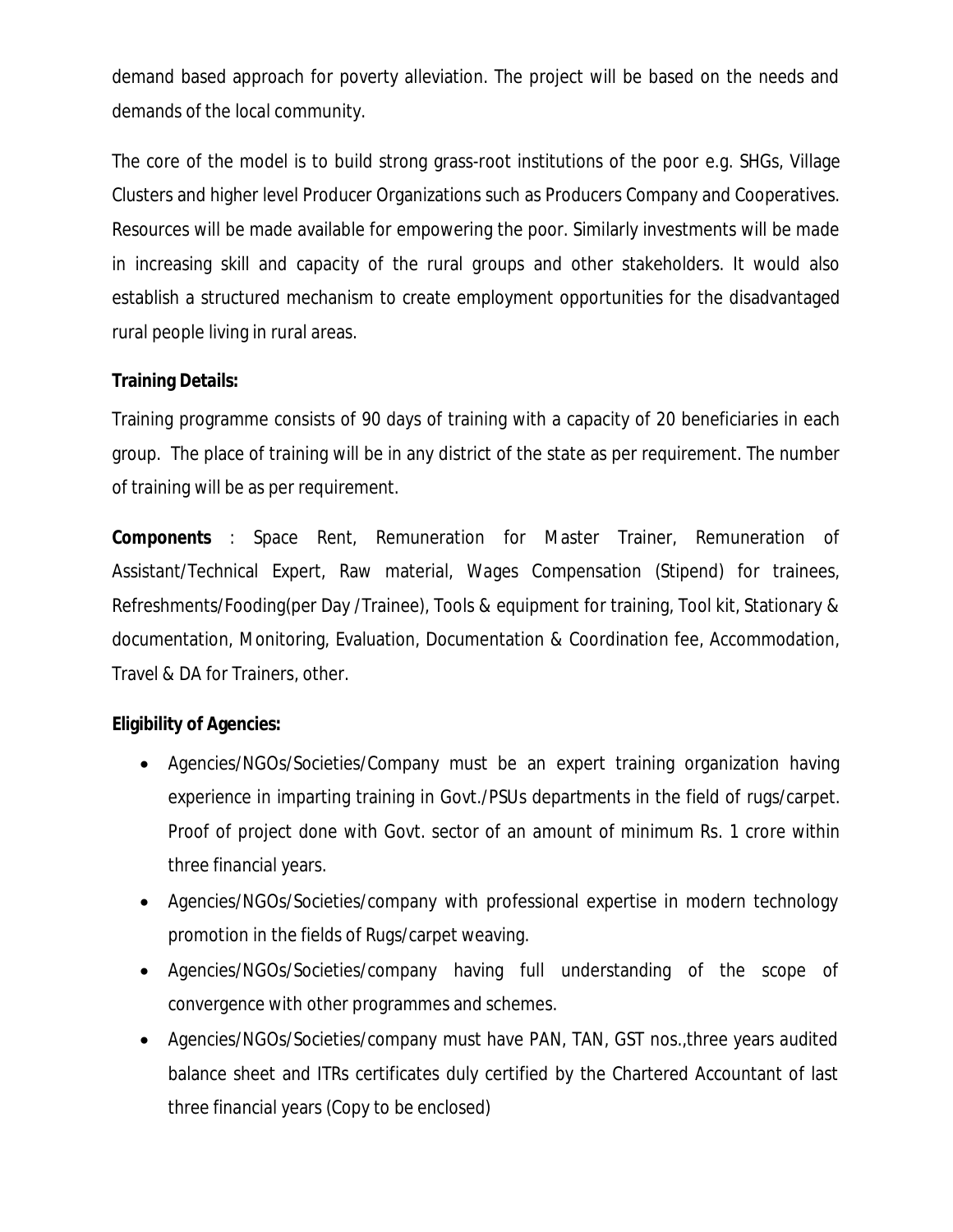- Agencies/NGOs/Societies/company must be having transaction of Rs. 100 crore annually.
- The firm will be given preference who is having their own infrastructure for spinning, dyeing, weaving and finishing of rugs/carpet. Also the firm having office and other infrastructure internationally and providing marketing linkages.
- The firm should not be blacklisted or barred by any Government(Central or State), PSU, Institutes or Autonomous Bodies etc. (Attach self-declaration on letter head of bidder).

# **Terms and Conditions of Project implementation Agency:**

- 1. The Prime role of the Agency shall be Detailed Project analysis, planning and designing taking into consideration the market and financial feasibility.
- 2. Training and Mobilization of Beneficiary & building a viable Producer Organization.
- 3. Capacity Building of the beneficiaries through training, workshops and practical demonstrations.
- 4. To Provide channels for Product buy back and to provide market linkages to support the beneficiary groups
- 5. To Facilitate sourcing & procurement of quality inputs and equipment's required by the beneficiary groups.
- 6. To Evaluate, Monitor the work and development activities with regular field photography and data base management reporting.

### **Content of the Proposal:**

# **1. Sealing and Submission of EOI:**

The proposal should be in two parts 'Technical' and 'Financial'; submitted in separate sealed envelopes.

### **Part -A Technical Bid:**

The technical proposal should clearly express the expertise and capability of the agency to handle the assignment and deliver the desired results.

It should also reflect on the expertise and experience of its personnel of successful delivery of similar tasks in the state along with a comprehensive description of the strategy and outcomes. Copy of previously undertaken projects should be mentioned.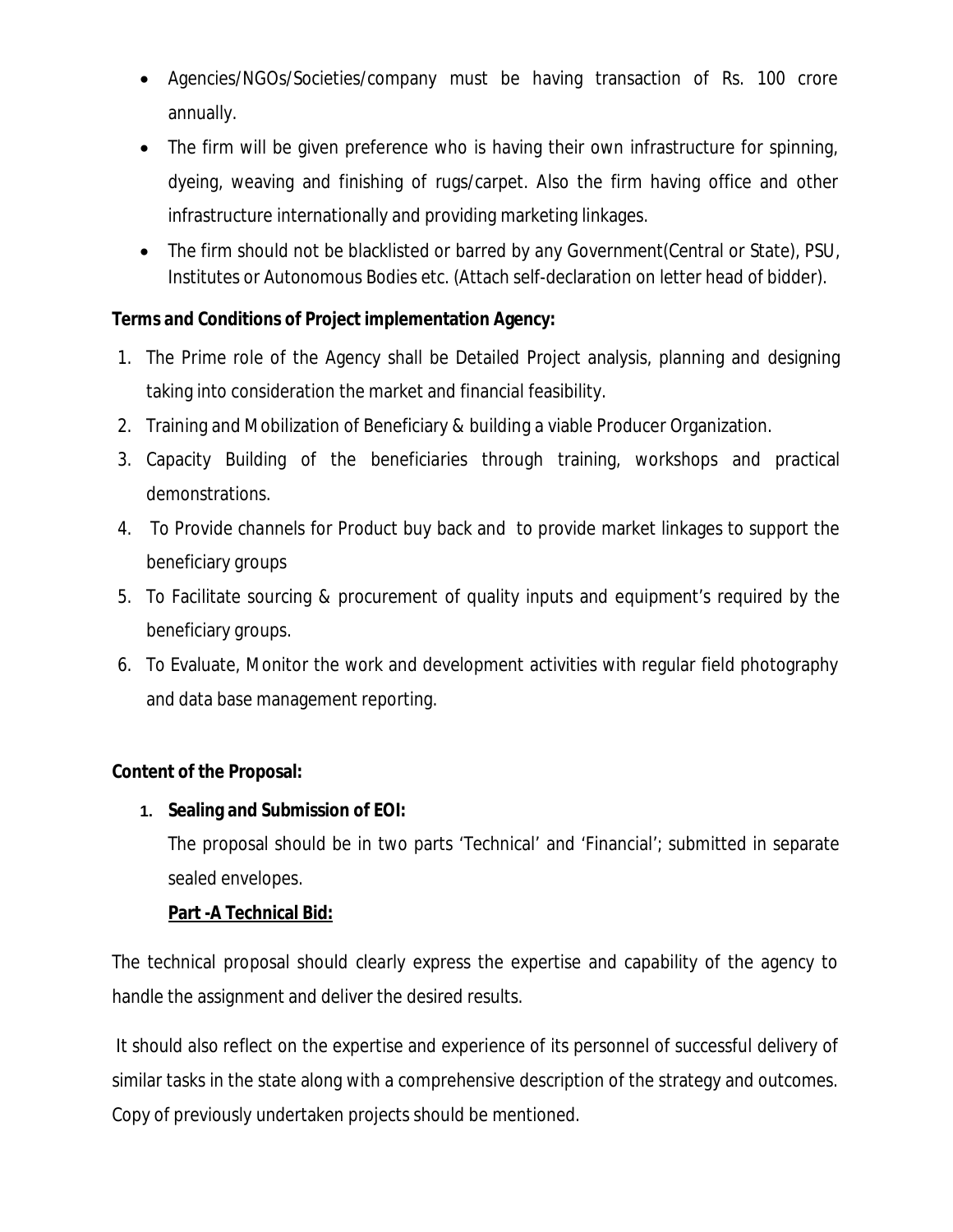Technical Bid shall contain-

- i. Bid forwarding letter in prescribed format as per **Annexure-I**.
- ii. Technical Bid in prescribed format as per **Annexure-II** with all relevant/Supporting duly signed documents as mentioned in EOI document.
- iii. **EMD**&**EOI Fee**

Seal envelope with superscription **"Technical Bid for selection and empanelment of agencies/NGOs/companies for training and production on rugs/carpet weaving in Jharkhand State and its marketing nationally as well as internationally, Part - A"**

#### **Part -B Financial Bid:**

Should contain only Financial Bid. This is to be filled in prescribed format as per **Annexure-III** in sealed envelope with superscription **"Financial Bid for :EoI for selection and empanelment of agencies/NGOs/companies for training and production on rugs/carpet weaving in Jharkhand State and its marketing nationally as well as internationally, Part - B".**

Above Part-A and Part-B in separate envelopes should be put in one seal envelope. The envelope should be superscripted as **": EoI for selection and empanelment of agencies/NGOs/companies for training and production on rugs/carpet weaving in Jharkhand State and its marketing nationally as well as internationally.**" with EOI Number and EOI date.

After financial bidding bidder have to produce PPT and sample products.

#### **Selection of Successful Bidder:**

- 1. The bidder who quotes the justified lowest rate in the financial Bid at **annexure- III** will be declared as the successful Bidder.
- 2. The Parties who has submitted EOI if agree on the lowest rate they shall be Empanelled with the Board.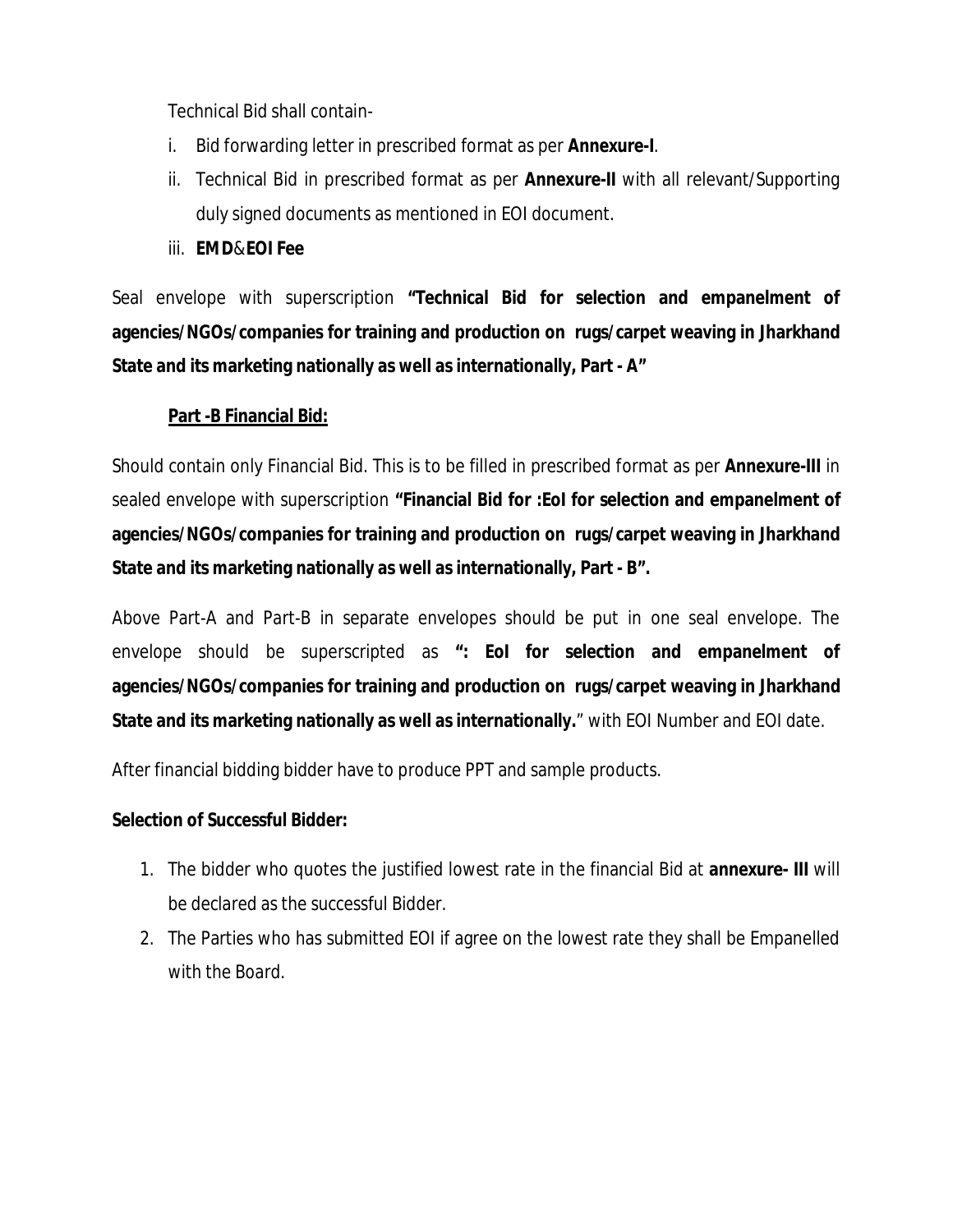#### **Tenure of Engagement:**

The engagement shall be valid for a period of three years .The engagement may be renewed depending upon the performance of the agency and the requirements of the Board.

**Termination of contract:** In case of breach of work order by the successful bidder, the performance security shall be forfeited and the bidder shall be blacklisted in addition to the termination of the contract.

**Dispute Resolution:** In the event of any dispute or differences arising under this agreement, the decision of the Chief Executive Officer, Mukhymantri Laghu Evam Kutir Udyam Vikash Board, Ranchi shall be final.

**Applicable Law:** The court of Jurisdiction shall be Ranchi for all disputes.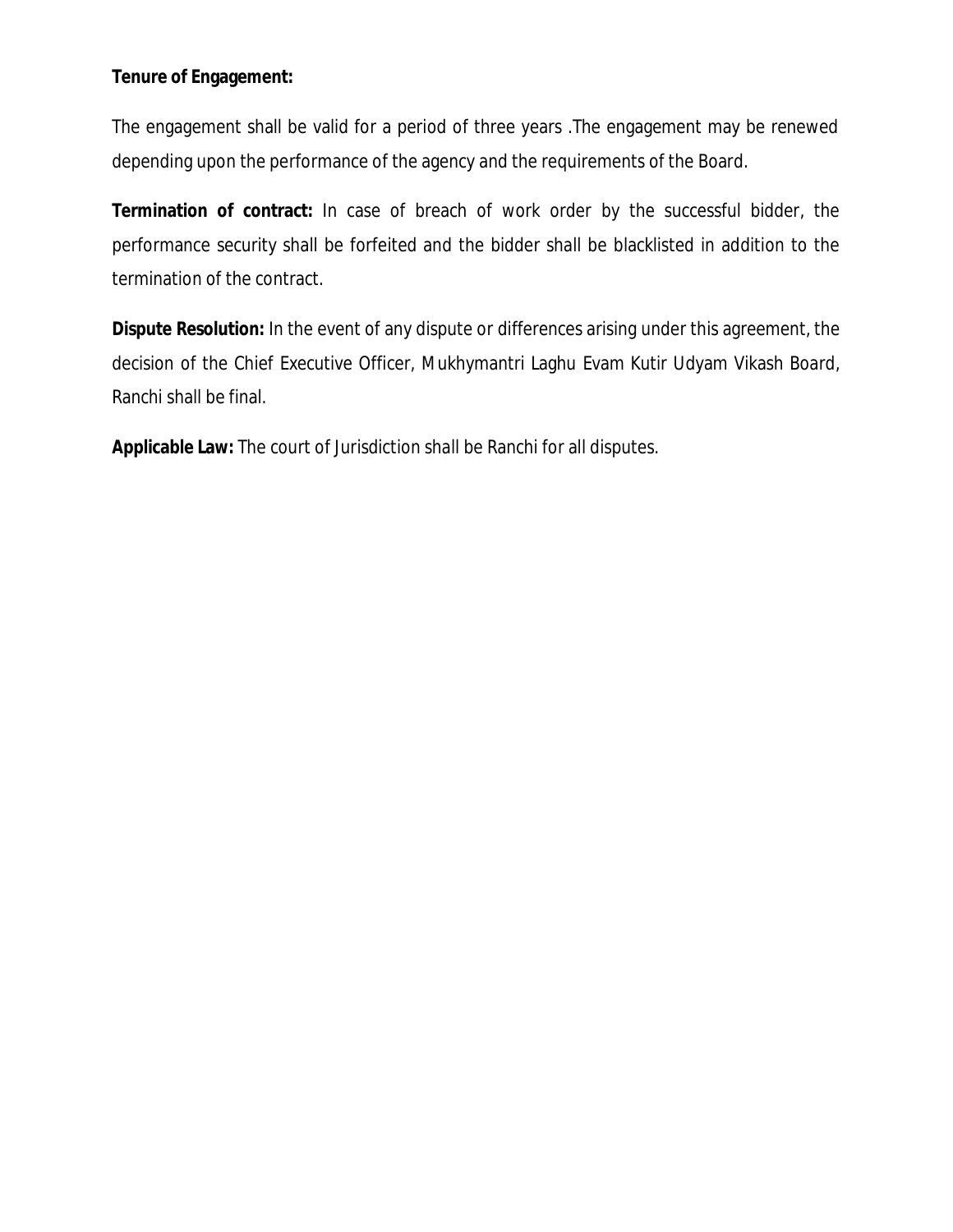#### **ANNEXURE-I**

### **EOI FORWARDING LETTER**

(ON the Letterhead of the Bidder)

**EOI No:** 

From,

……………………………………………………………….

……………………………………………………………….

……………………………………………………………….

To The Chief Executive Officer MukhyamantriLaghuEvamKutirUdyamVikash Board 4 thFloor, UdyogBhawan, DIC Campus Ratu Road, Ranchi-834001

**Sub: Submission of EOI bid for selection and empanelment of agencies/NGOs/companies for training and production on rugs/carpet weaving in Jharkhand State and its marketing nationally as well as internationally."**

Dear Sir,

With reference to the above subjected EOI, We are submitting our bid for the above cited work. We hereby confirm and declare that We have carefully studied the EOI document therein and undertake ourselves abide by the terms and condition laid down in the EOI document.

The EOI Processing Fee of Rs. 1,000 /-(One thousand only) and EMD of Rs.5,000/- (Rupees Five Thousand Only) in the form Of Demand Draft in the favour of **"MukhyamantariLaghuEvamKutirUdyamVikash Board, Ranchi"** are enclosed herewith.

Yours faithfully,

(Signature of the Authorized Official of the bidder with seal)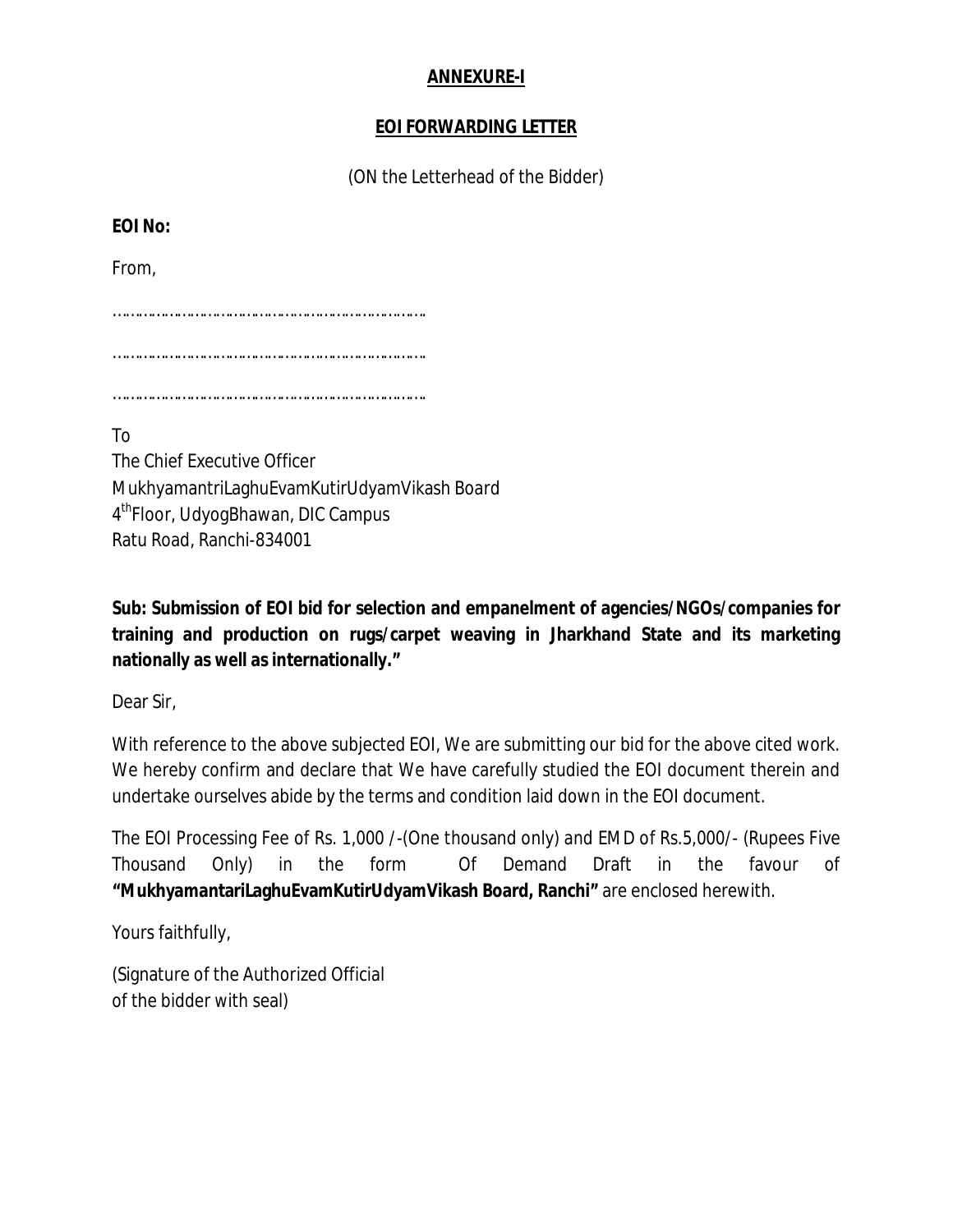# **ANNEXURE-II**

#### **TECHINICAL BID**

(To be submitted in a separate sealed envelope)

**EOINo:……………………………………………………dt……………………………………**

### **(Self-attested photo copies of all supporting documents must be attached with the technical bid)**

| SI <sub>No.</sub> | <b>Particulars</b>                                       | Compliance | Page No. |
|-------------------|----------------------------------------------------------|------------|----------|
|                   |                                                          | (Yes/No)   |          |
| 1.                | Name of the Firm:                                        |            |          |
| 2.                | Address of Firm:                                         |            |          |
|                   | Tel/Mob No:                                              |            |          |
|                   | Fax No:                                                  |            |          |
|                   | Email ID:                                                |            |          |
| 3.                | Type of Firm: Proprietary/Partnership /Pvt Ltd.          |            |          |
|                   | /NGO/Company/Etc.(Attach proof in support of this)       |            |          |
| 4.                | Name and Designation of Authorized person with           |            |          |
|                   | Tel/Mob No., Email ID.                                   |            |          |
| 5.                | EOIprocessing Fee of Rs.1000/- (Non-refundable)and       |            |          |
|                   | EMD of Rs.5,000/- in the form of DD.                     |            |          |
| 6.                | The Bidder must be an expert training organization       |            |          |
|                   | having experience in imparting training in Govt./PSUs    |            |          |
|                   | departments in the field of Rugs/carpet. Proof of at     |            |          |
|                   | least three such training to be furnished.               |            |          |
|                   |                                                          |            |          |
| 7.                | The bidder should have an annual turnover in each        |            |          |
|                   | year of Rs 1.00 crore with govt./PSU project during last |            |          |
|                   | three financial years and 100 crore turnover in          |            |          |
|                   | marketing Copy of P&L accounts, balance Sheets duly      |            |          |
|                   | certified by the Chartered Accountant along with ITRs    |            |          |
|                   | of last three financial years should be submitted.       |            |          |
| 8.                | GST No.                                                  |            |          |
|                   | (attach self-certificated copy of the same)              |            |          |
|                   |                                                          |            |          |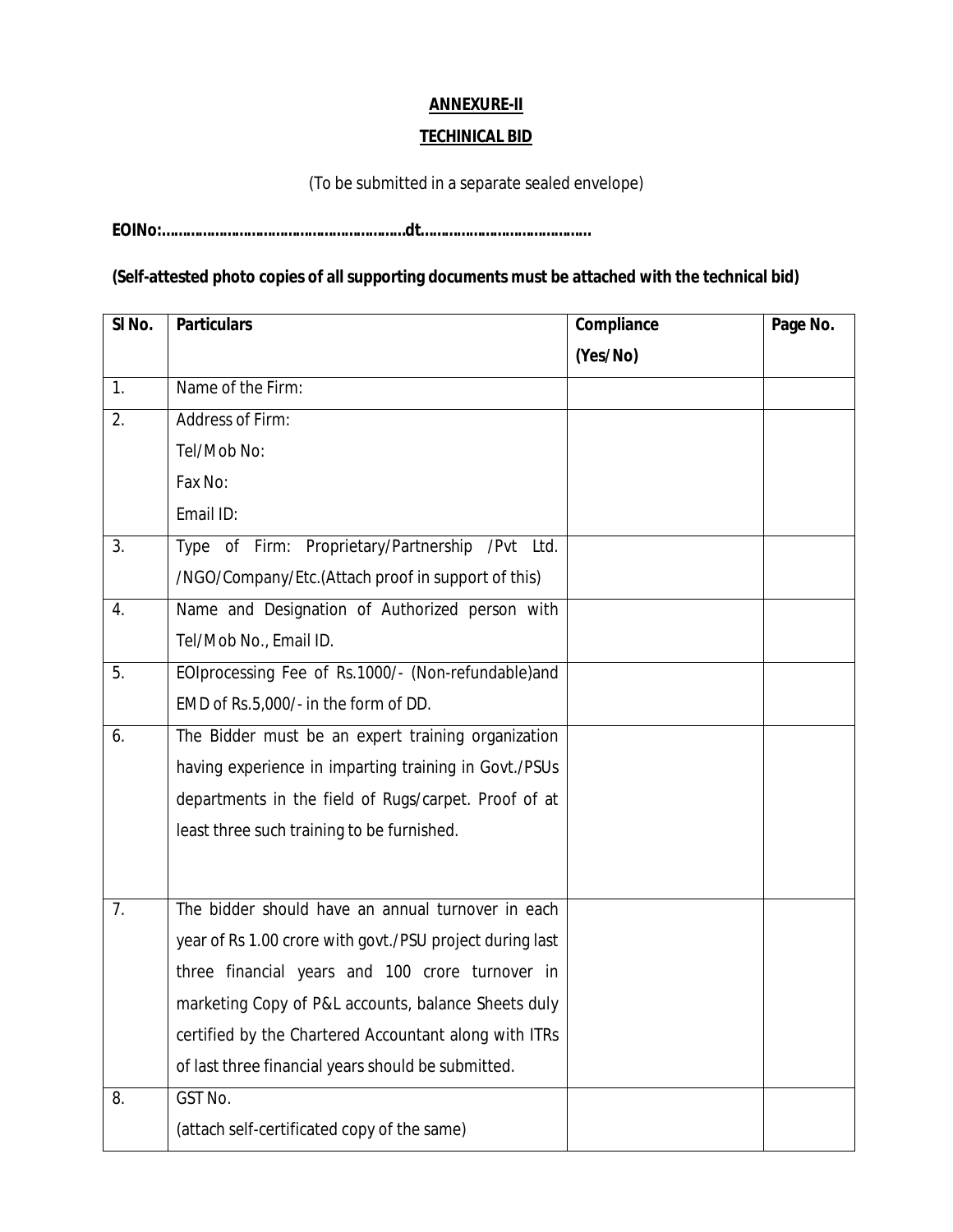| 9.  | PAN& TAN(Attach self-certified copy of the same     |  |
|-----|-----------------------------------------------------|--|
| 10. | The firm should not be blacklisted or barred by any |  |
|     | dept. of Govt., PSU Institute or Autonomous Bodies  |  |
|     | etc.(Attach self-declaration on the letter head of  |  |
|     | bidder)                                             |  |

**Declarations:**

We …………………………………………………………………………………………………………………………….(Names of

partners/proprietors ) do hereby declare that the entries made here are true to the best of our knowledge. We hereby agree to abide by all terms and conditions laid down in EOI document.

Place:

Date: (Signature of bidder)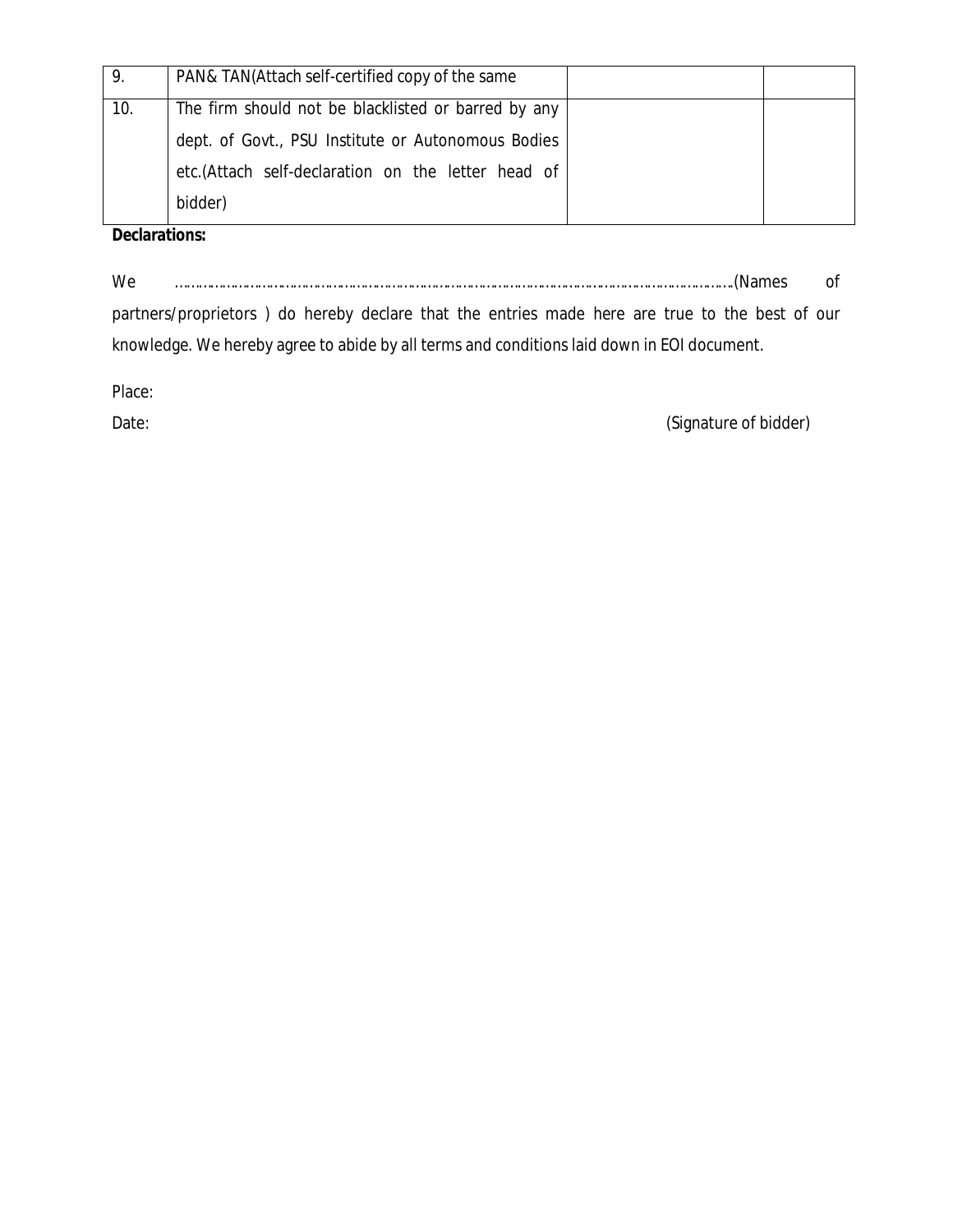#### **ANNEXURE-III**

#### **FINANCIAL BID**

#### (On the Letterhead of the Bidder)

From,

………………………………………………………………. ……………………………………………………………….

……………………………………………………………….

To

The Chief Executive Officer MukhyamantriLaghuEvamKutirUdyamVikash Board 4<sup>th</sup> Floor, UdyogBhawan, DIC Campus Ratu Road, Ranchi-834001

Dear Sir,

we quote our lowest for selection and empanelment of agencies/NGOs/companies for training and production on rugs/carpet weaving in Jharkhand State and its marketing nationally as well as internationally for the subjected EOI.

| SL.<br>No.<br>. <del>.</del> . | rticulars∼~<br>. | Details<br>. | otal in Rs.<br>_____ |
|--------------------------------|------------------|--------------|----------------------|
|--------------------------------|------------------|--------------|----------------------|

**Note-**

- The rate quoted should be in figures as well as in words.
- Rate quoted should be as per the specifications mentioned in the "Scope of Work"
- The above price should be inclusive of all taxes and duties as applicable. The price also includes all charges for packing, forwarding, warranty, freight, insurance, transportation, loading and unloading and labor etc.

(Signature of the Authorized Official of the bidder with seal)